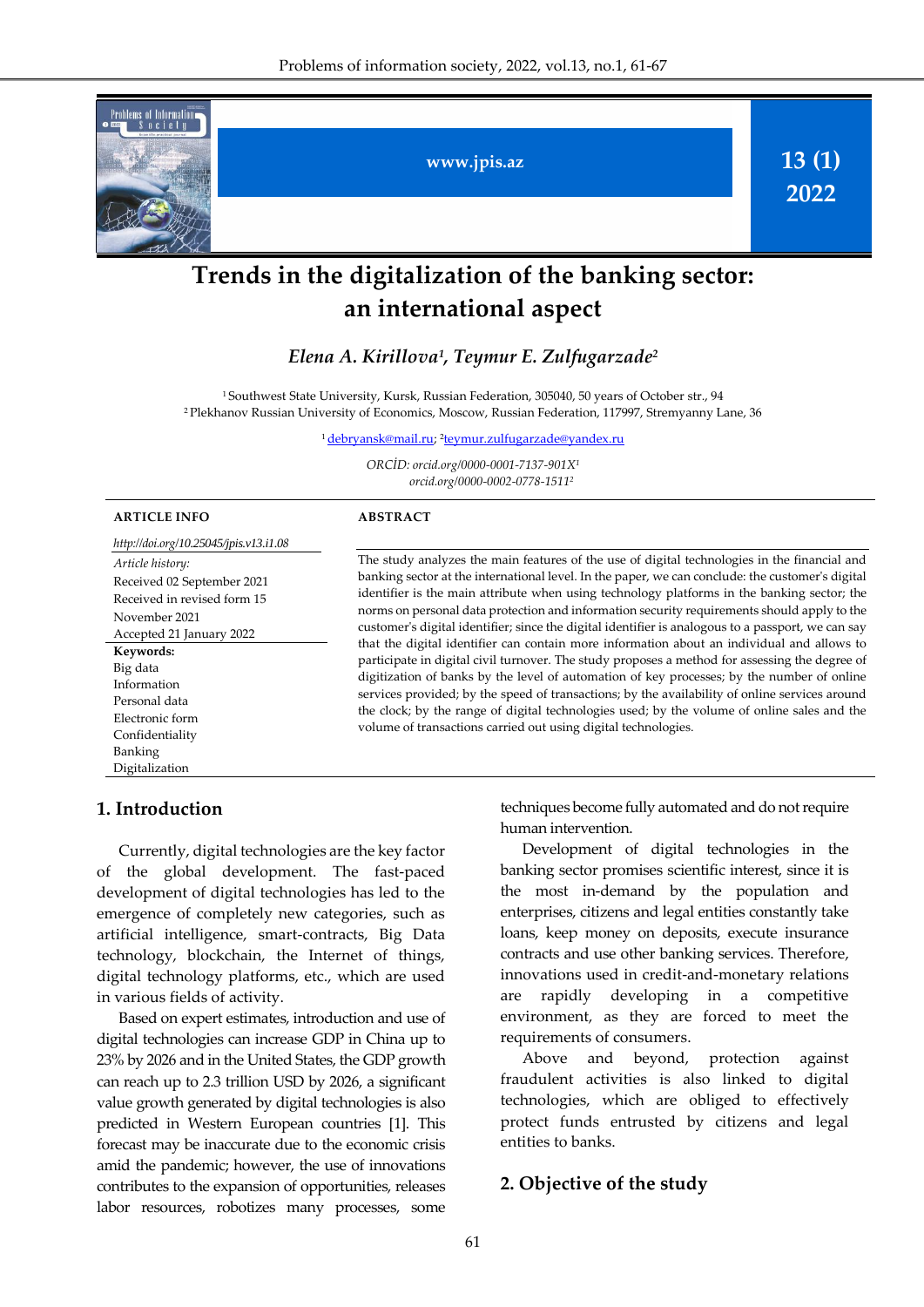The main objective of the study is to explore the processes of digitalization of the financial and banking sphere at the international level and to identify markers determining the digitalization degree of a certain bank.

The main task of the practical importance is the development of an assessment method of the bank digitalization, nevertheless concurrently it is necessary to consider the following facts:

– the level of automation of main processes, including the process of interaction with the customers;

– number of services rendered to the clients, based on the principle, that is the more, the higher the digitalization of the bank;

– speed of online transactions;

– 24-hour availability of services online, availability of mobile version of personal account;

– a wide range of applied digital technologies such as big data technology, artificial intelligence, blockchain technology, machine learning, smart contracts and others.

# **3. Methods of problem solving and testing**

In order to achieve the goal of the study, the works and reports on the introduction of digital technologies to the financial and banking sphere in Western European countries and the USA are analyzed; research articles on digital technologies in the financial sector are systematicly reviewed, 134 articles, including international publications are explored. Digital technologies most effectively used for optimization of interaction of banks with clients are studied; digital platforms used in financial and banking activities are categorized.

To obtain objective results, different analysis tools of Internet information space were used:

- "SiteSputnik" software, designed for automation and organization of professional search, collection, monitoring and analysis of information posted on the Internet

- search query analysis tools of "Google Trends" and "Yandex Wordstat";

- "manual" search on "Google" and "Yandex" search engines.

Technical part of the study, directly related to obtaining information from the Internet using both software tools and "manually", was carried out from September 6, 2020 to September 6, 2021.

The study of the information space on the Internet reveals that the majority of banks render digital services for their client. Followings are the services in

highest demand:

- "online-bank" mobile app;
- online payments and transactions;
- online loan granting;
- online payment of fines.

A statistical method and a method of measuring the activities of the organizations with the consideration to digitalization are applied. The results of the study show a link between the introduction of innovation and the reform of the financial and banking sector. The study aims to measure the benefits derived by banks from introduction of digital technologies and to identify the factors for measuring these benefits. Concern for security and standards is important for remotely (online) performed banking operations. A confirmatory analysis is conducted to assess the reliability and validity of the digital technologies used in the financial and banking sector. The results confirm that technologies such as a distributed ledger, neural networks, open interfaces, artificial intelligence are at the initial stage of incorporation into the activities of banks, while the digital banking services are in sought-after by the population and are in high demand.

## **4. Incorporation of obtained results**

The World Economic Forum, held from 25 to 29 January 2021, stated that classical banking structures, such as universal banks, micro-financial organizations, investment banks, were undergoing the most rapid transformation [2]. This happened due to the need to introduce new digital technologies, update software and information systems. Accordingly, classic financial credit institutions are being transformed into high-tech platforms that are capable to create new profit algorithms using artificial intelligence, Big data technology and global database. Over time, such hightech platforms will be capable to manage human resources and capital as a single set of capabilities.

On international level in the financial and banking sphere there is a transition to remote interaction of clients and bank employees who use electronic services, that reduces the transaction costs and uses many banking services 24 hours a day, regardless of the location of both the bank and the customer.

"Internet Bank" query demonstrates a leap growth globally. Data are presented in Fig. 1.

The maximum number of search queries on the topic of interest is 1000, whereas we count 1000 queries as 100 points. Accordingly, 500 queries will equal 50 points, 100 queries - 10 points, etc. Data analysis is performed for the last five years.

"Internet Bank" query has demonstrated growth in five years. Queries peaked in August 2018 and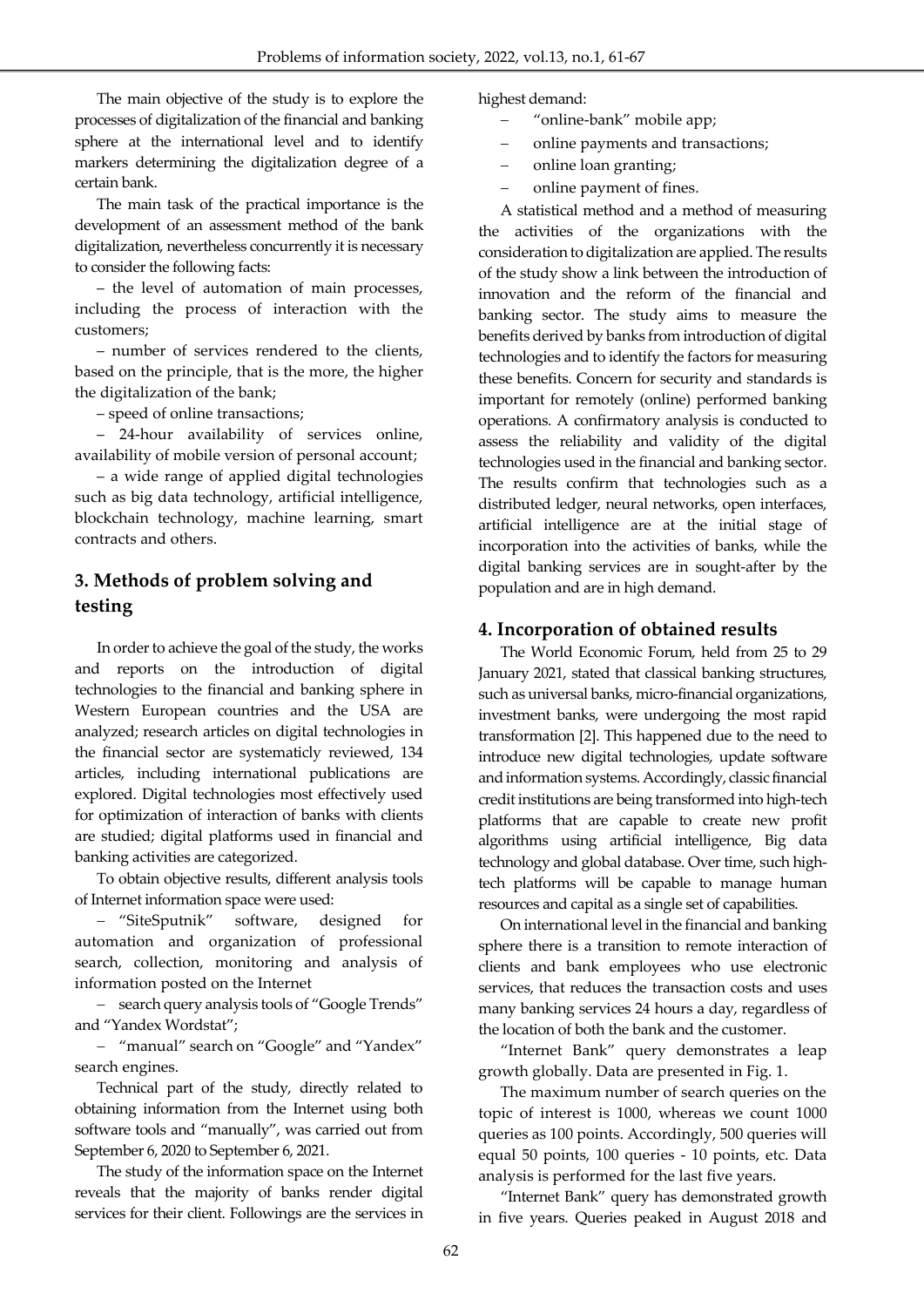early February 2019, when they reached 100 and 90 points respectively, pointing out the customer interest in digital services of the Internet banks. In the following years, citizens also often showed interest in Internet banks, while in May 2021 there was a trend of increased interest in "Internet banks".

The most effective digital technologies applied in the financial and banking sector are presented in Table 1. For example, the application of Big Five technology in banking (artificial intelligence, which creates a psychological type of personality based on the collected data) can generate up to 50 million USD in net profit per year.



**Figure 1.** Popularity dynamics of "Internet-bank" query

|  |  |  | Table 1. Digital technologies applied in financial-banking sphere |  |  |  |  |  |
|--|--|--|-------------------------------------------------------------------|--|--|--|--|--|
|--|--|--|-------------------------------------------------------------------|--|--|--|--|--|

| 1.  | RegTech – technology for meeting regulatory requirements                                                            |
|-----|---------------------------------------------------------------------------------------------------------------------|
| 2.  | Mobile technologies – mobile application for tablets, phones and laptops                                            |
| 3.  | Application Programming Interface – application programming interface                                               |
| 4.  | Big Data – Big Data technology                                                                                      |
| 5.  | Artificial intelligence, that replaces bank employees in the most resource-intense operations (Big Five technology) |
| 6.  | Internet of Things, IoT –used for collection and analysis of data in banking sphere                                 |
| 7.  | Robotic automation and machine learning                                                                             |
| 8.  | Biometrics used by banks to identify customers online, usually by voice and photos                                  |
| 9.  | Blockchain – distributed ledger technology                                                                          |
| 10. | Open interfaces, allowing access to licensed software                                                               |

Applying artificial intelligence in data analysis avoids many risks in the conclusion of transactions, as it considers characteristics of clients such as integrity, law-abidance, performance, emotional stability, reliability. Meanwhile, the use of artificial intelligence technologies, neural networks and other innovations does not exclude the activities of bank employees, but only optimizes them. Based on expert forecasts, the application of artificial intelligence in the financial and banking sphere is estimated to generate an additional revenue of 300 billion USD by 2030. Artificial intelligence has led to dramatic changes in banking. Particularly revolutionary is the fight against fraudulent activities, which is the main threat to the bank's customers. Artificial intelligence exceeds the abilities of the average person in many ways. If applied in banking operations, it can create a real revolution. Some researchers warn about the threat of artificial intelligence and its application. Therefore, it

is important to consider all the implications of digitalization and to be critical of certain processes.

Artificial intelligence is widely used in North America. According to the information of 2019, the banks were reported to be able to earn 15 billion USD through its application. With the course of such profit dynamics analysts predict up to 79 billion USD profit growth in the banking sector by 2030 [3]. Countries in the Asia-Pacific region are the leading users of artificial intelligence. Due to this technology, the banks are estimated to earn approximately 50 billion USD in 2024, compared to 11 billion USD in 2018. Use of artificial intelligence is believed to bring a 98 billion USD revenue to the banks in China, Japan, South Korea, and Singapore by 2030 [4].

The application of artificial intelligence can mostly affect the release of personnel such as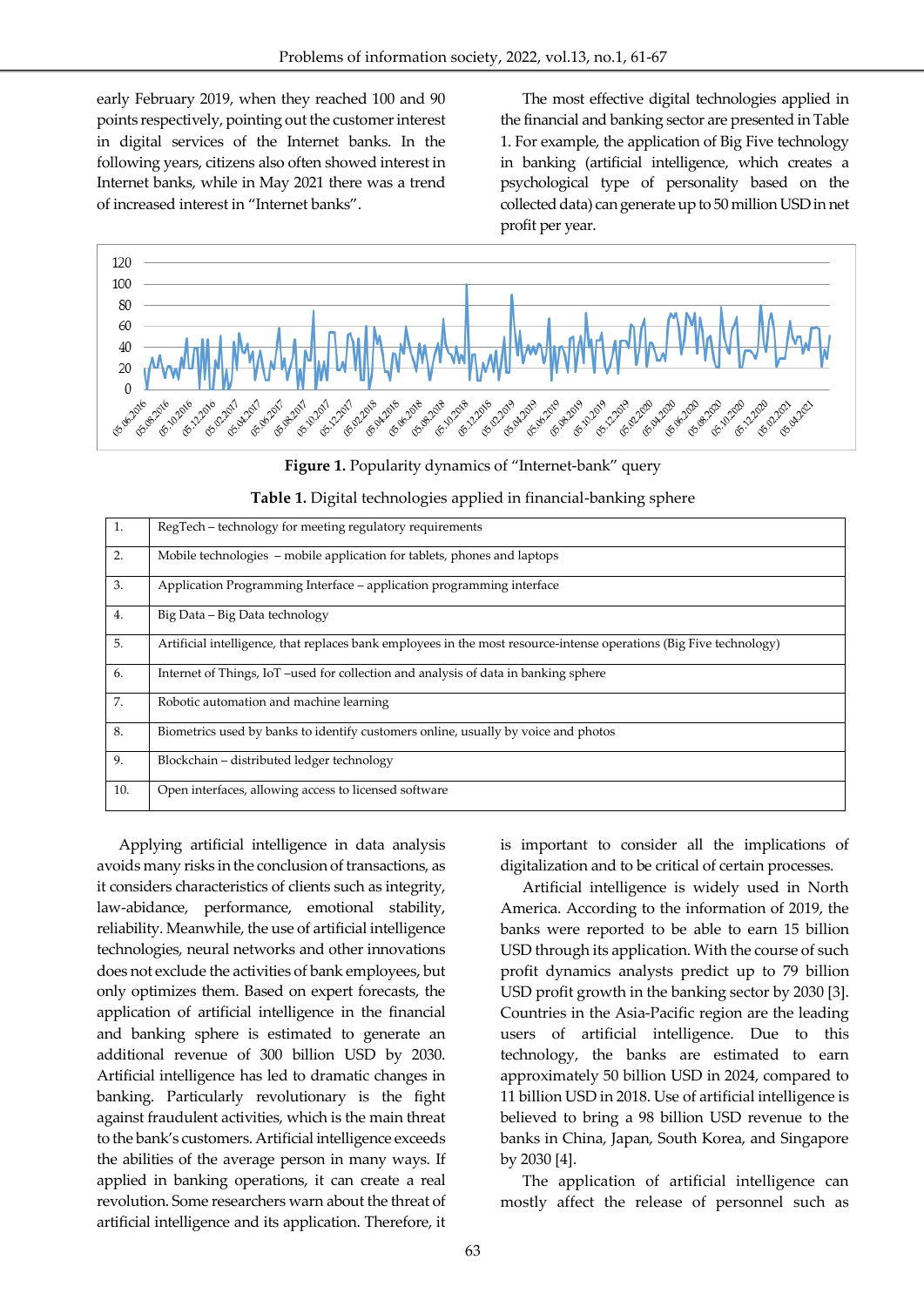cashiers, employees of customer departments, clerks, financial managers, credit specialists and some other professionals.

Quite interesting research is performed by Deloitte consulting company, which determines the level of robotic automation in banks in different countries. The study concludes that many standard monotone actions are automated. For instance, about 59% of banks used artificial intelligence and robotics in 2019. Interviewed bank employees confirm that they use technologies for risk management - about 26%, report generating - 20%, working with customers - 34%, artificial intelligence and Big Data use - 40% [5]. The respondents also use cognitive analytics, business decision modeling technologies to improve the accuracy of calculations and reduce time spent.

In 2018, Bank of America conducted extensive research on the use of artificial intelligence in the financial and banking sector. It was initiated by the unstable situation in Europe, in particular in Italy, which could be a trigger for the development of the financial crisis. Artificial intelligence was supposed to predict the euro-dollar ratio. It used supervised learning when the machine analyzes humantagged data and detects patterns. Cross-currency relations are difficult to forecast, so even the use of artificial intelligence in this area is unable to provide accurate forecasts unlike the stock market, which has been applying artificial intelligence for long and successfully. The Bank of America reports that at the global level, most banks have not yet been able to introduce artificial intelligence into their operations, however, at the same time the simplest methods are used by about 47% of banks around the world [6].

Application of digital technologies in the banking sphere is not only based on mentioned technologies. Along with these technologies, robo-advising technologies and crowdfunding is used in many countries in Western Europe and the US, and initial cryptocurrency coin offering technologies are used in the countries that recognize cryptocurrency (Japan, Switzerland, Singapore, USA, Canada, Denmark, Sweden, Germany, the Czech Republic, Norway). Attention must also be paid to the merger of the banking sector with high-tech companies for the implementation of new digital projects. For example, Barclays, Credit Suisse, Canadian Imperial Bank of Commerce, HSBC, MUFG, and State Street joined Utility Settlement Coin (USC) to create a new digital currency for USC. This currency was issued in 2016 based on distributed ledger technology by the Swiss Bank and differed from cryptocurrencies

as it associated with fiduciary currencies and central bank accounts. Thus, the financial institutions participating in the consortium could pay the securities in the new currency without waiting for the fiduciary cash to arrive. This greatly reduces costs and speeds up transactions.

Hard-copy paperwork is becoming history. The task of remote identification of clients is especially relevant. In this regard, many banks have created biometric databases containing the unique characteristics of customers in digital form. Systems of digital identification and authentication of individuals are widely used for remote provision of banking services to customers. In this regard, unified systems of end-to-end digital identification of consumers are being created. The end-to-end digital identifier of the client of the banking services sector must be regulated with the legislative acts to protect the legal rights and interests of citizens in the virtual space. Digital customer identity is the basic attribute utilized in banking sector technology platforms. The customer's digital identifier should be subject to personal data protection and information security requirements. Since the digital identifier was analogous to a passport, it could be said that the digital identifier could contain more information about the individual and enable him to participate in digital civil transactions.

The following technological platforms are used to create and develop banking infrastructure: platform for remote identification; fast payment platform; marketplace platform for banking services; platform for registration of banking transactions; national system of payment cards; endto-end client identifier; platform for cloud services.

At the international level, digital technologies are being applied in the financial and banking sphere. For example, SupTech is the use of digital technology by banks for automation of administrative procedures. Supervision technology allows to transfer the interaction of the bank and the client into a digital format, increase reliability of information and optimize the effective decision-making system. Big Data technologies, artificial intelligence, cloud storage, robotic automation, blockchain, etc. are used within the framework of SupTech. The following areas of SupTech decision-making should be highlighted: customer affiliation analysis; cash demand forecasting; predictive analysis of the stability of credit institutions; transactional online analysis of credit institutions; monitoring of financial institutions with the purpose of detecting fraud.

RegTech digital technology fulfills the requirements of government regulators regarding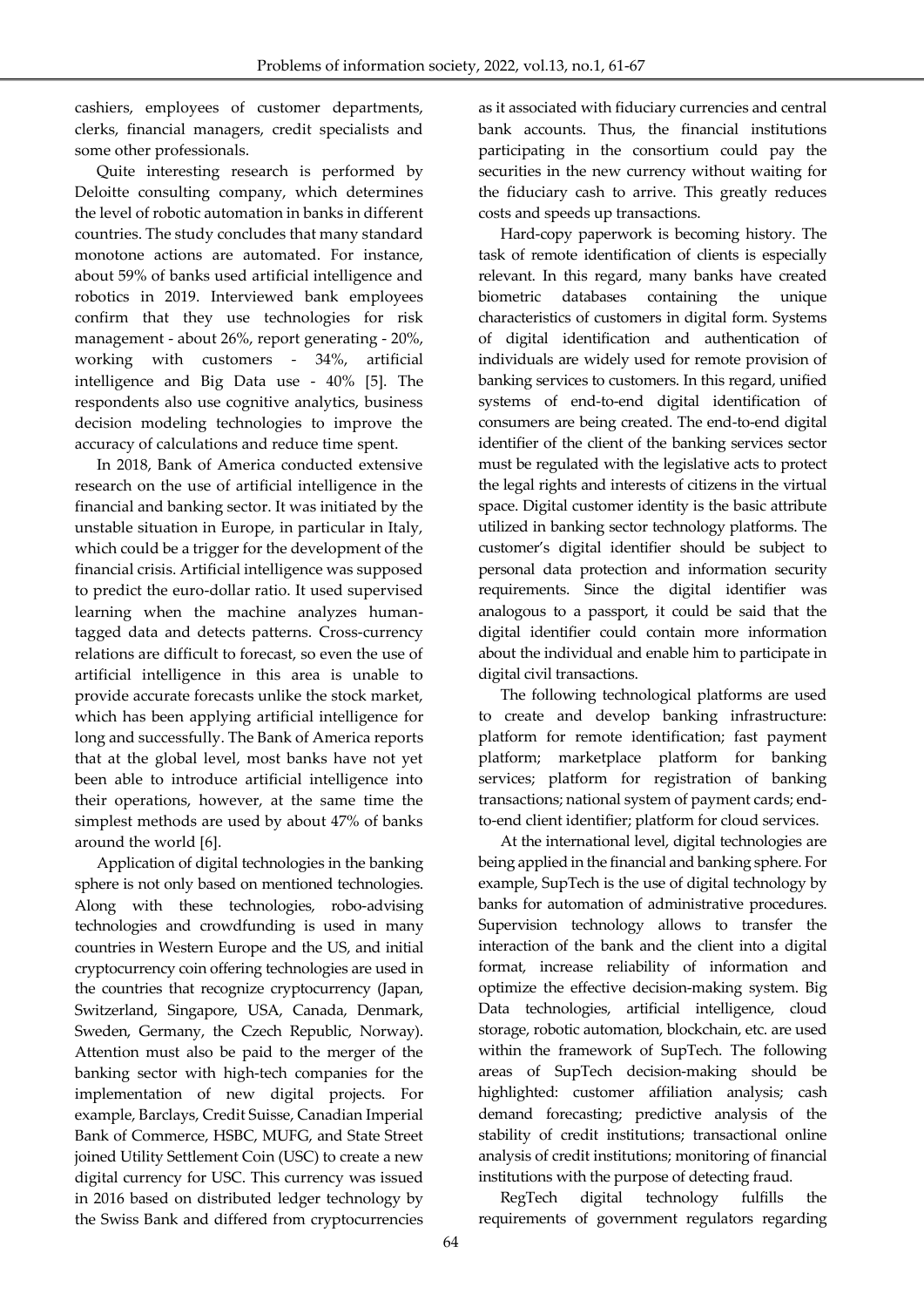client identification by biometric and other characteristics, countering fraudulent activities, automating reporting and compliance control. Machine Learning technology stands for development of algorithmic code, which is created by the machine with minimal human involvement based on the analysis of the same-type actions. It is convenient to work with a large amount of data with this technology. For example, analyzing consumer loans issued to a certain number of customers over a certain period of time allows machine learning to make a long-term lending forecast based on data. Machine algorithms take into account customer data to assess the amount of issued loan and all nonrepayment risks, that is loan scoring. Customer interaction is carried out by virtual programs and chatbots, which not only interact with consumers, but also contribute to the fastest decision-making. Machine learning and artificial intelligence technology optimizes the bank's capital and margins created by borrowers' loan defaults, as well as assessing the effectiveness of the risk model in financial activities. These technologies are particularly effective in the US, Germany, the UK, China and many other countries. Machine learning technology is used to process claims, process large amounts of customer data, identify risks, predict the optimal price of insurance products by detailing and processing the data received from customers [7].

Open Bank Project (OBP) technology is successfully used in the countries of Western Europe and the USA, this technology helps to disclose banking information to third parties, which allows to increase competition and availability of services. In 2015, the United Kingdom, with government support, used open bank data in nine of the largest banks, where most citizens are served. When using open banking technologies, banks are required to provide information about the accounts of clients to financial and technical companies, as well as provide access to clients' accounts.

Thus, the transfer of information is carried out via software applications implementing queries, giving certain commands, interacting with each other to obtain bank clients' data, and information exchange is carried out using the Application Programming Interface (API) [8]. The simplest example of using an API is a mobile bank, i.e., an application in the smartphone, using which bank customers can make payments, transfers, take out a loan, trade on the stock exchange and perform other actions, provided by the application's capabilities and the bank's specific policy.

An increasing number of organizations operating in the financial and banking sector use open banking technology, which creates certain advantages for both customers and banks. Most recently, thanks to open bank data technology, customers have been able to track informationon their accounts placed in different banks with the help of one application. Such an application is called multi-bank.

Previously, it was necessary to install several applications, i.e., for one for each bank separately. For example, one application for Sberbank, another application for VTB, etc., which created some difficulties for clients.

The main advantages of multi-bank applications include: online balance monitoring in their accounts in different banks; selection of an account for payment operations; comparison of credit conditions (rates, maturities, amount of funds provided, etc.) in different banks.

Banks also benefit from open access to banking APIs. Open access allows the banks to attract customers in a competitive environment, as well as receive information about trends in the field of financial services. Thus, customers choose banks that provide loans at a reduced rate, placing funds in deposits at a higher rate. Banks in a competitive environment are guided by the preferences of customers.

Let's review how API technologies are used in Western European countries and USA in the financial and banking sector. In 2018, the European payment directive PSD2 (Revised Payment Services Directive, or the second payment directive) was adopted in Europe, which, in fact, marked a revolutionary change in integration policy of banks. This way, in accordance with this directive, banks must provide information about the customer base to third parties using APIs, which will increase competition in the market for mobile applications and startups [9].

There is no government regulation in the field of application of the API in banking in the US. However, back in 2016, a banking aggregator was developed that allowed to transfer client base data of US and Canadian banks to third parties [10].

The Special Monetary Authority was established in Singapore with the support of the Association of Banks in Singapore. It supported the use of open banking technologies. The approved document of Finance-as-a-Service confirmed the need to exchange financial information between banks. The priorities of introduction and use of innovative projects in the banking sphere, including projects that allow to customer account data exchange with third parties, were also added.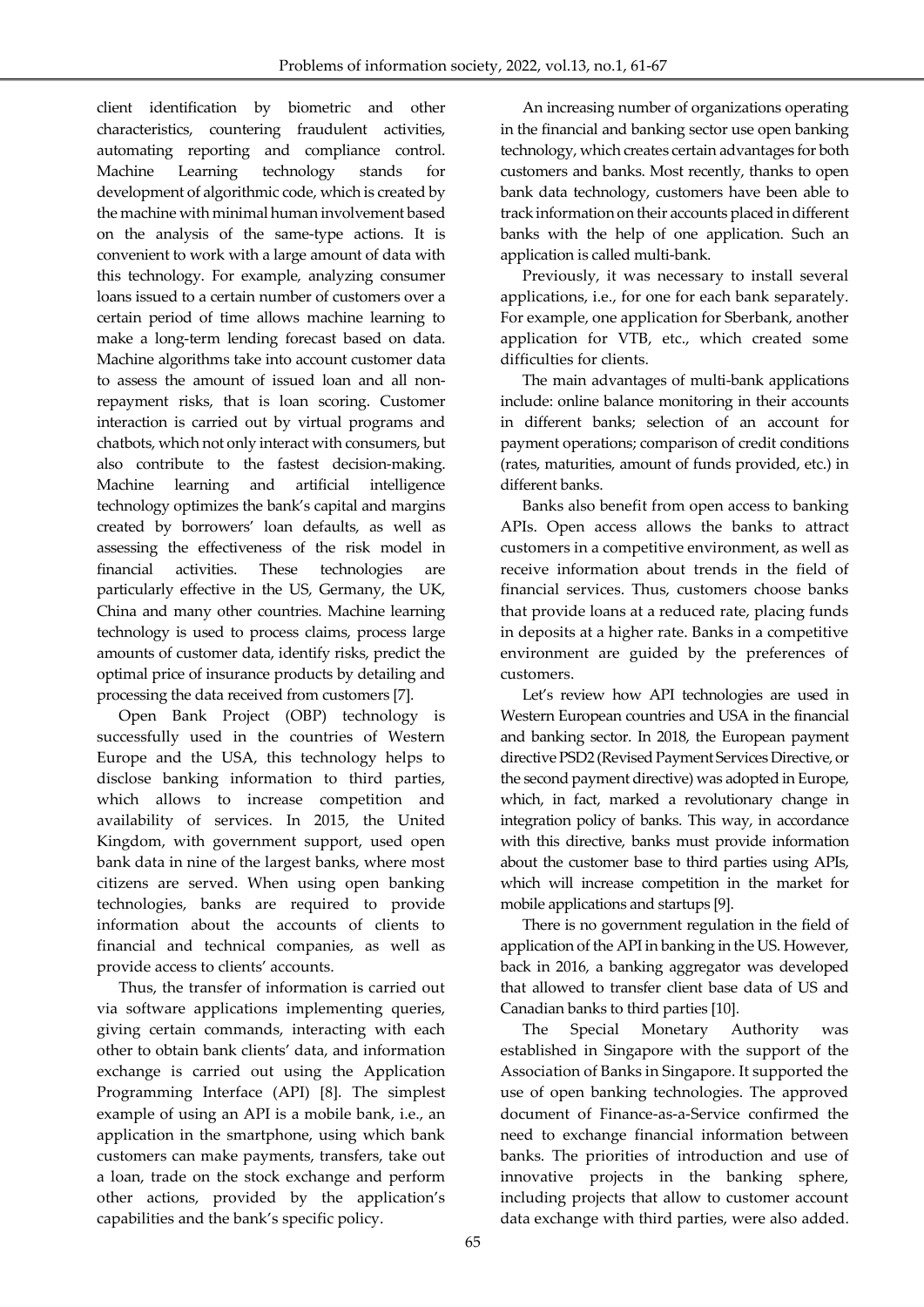Third parties should be understood as technology companies rendering software support [11].

FinTech Smart Association was established in Russia, which is engaged in the promotion and development of financial technologies. However, the use of the open API in the banking sector is in nascent state. The country's largest banks, such as Sberbank (formerly the Russian Savings Bank), VTB, Gazprombank, declared their readiness to use new start-ups, including open APIs. We can note the pilot project of the Bank of Moscow implemented with VTB in the form of an open ecosystem, that allows partners to connect remote services to bank programs. The created Unified Payment System allows third-party partners to embed financial services in their own applications and thus cooperate at the digital level. A statistical study conducted by

Markswebb in Russia points out that 35% of consumers of financial services use the mobile application of various banks, and it is not only young citizens - the age of users varies from 18 to 70 years. Thus, 36 million people have a mobile application of one or more Russian banks [11].

In addition, the main indicators of the digitalization of banks are the volume of online sales and performance of service operations. All these parameters allow to assess the effectiveness and extent of digital technologies and innovations used in banking services.

Let's review digitalization indicators on the example of the Russian Sberbank, which is leading in the level of application of digital technologies. Table 2 presents the main indicators of application of digital services and technologies [12].

| $\mathbf{N}^0$ | Digital opportunities                     | Implementation level                                                           |  |  |
|----------------|-------------------------------------------|--------------------------------------------------------------------------------|--|--|
| 1.             | Automation level of basic processes,      | Basic services are available online                                            |  |  |
|                | including customer interaction process    |                                                                                |  |  |
| 2.             | Number of online services rendered to the | Payment for purchases with a QR code directly in the application, transferring |  |  |
|                | customers                                 | money, opening and replenishment of a deposit and a brokerage account, taking  |  |  |
|                |                                           | out a loan, online consulting, online-registration of a business               |  |  |
| 3.             | Speed of online transactions              | up to one minute, with exceptions                                              |  |  |
| 4.             | Accessibility of online services          | 24 hours                                                                       |  |  |
| 5.             | Range of applied digital technologies     | data technology, Big data technology, capture technology, feedback<br>Big      |  |  |
|                |                                           | interfaces, data optimization technology, artificial intelligence, blockchain  |  |  |
|                |                                           | technology, machine learning, smart contracts                                  |  |  |

| Table 2. Digitalization Indicators of Sberbank of Russia |  |  |  |
|----------------------------------------------------------|--|--|--|
|----------------------------------------------------------|--|--|--|

Data provided in the table clearly demonstrate that the digitalization of Sberbank of Russia services is quite high, while the Bank continues to actively apply digital technologies, expanding the range of their use.

The application of digital technologies in the financial and banking sphere leads to the optimization of many processes, while the adaptation of customers to new technological processes in banking activities is connected to the development of online services and the provision of services remotely via the Internet. For example, citizens can use autopayments through their online accounts, open a bank deposit, take a consumer loan and benefit from other online services without being personally present in banks' offices. The use of innovation is assessed positively.

However, in addition to the positive aspects, there are negative consequences of the introduction of digital technologies into banking activities, which include the reduction of bank branches and the release of labor force.Thus, the optimization of banking sector through digitalization contributes to an increase in the unemployment rate. According to statistics, due to the introduction of digital technologies in banking activities, Unicredit, the Italian group of banks, plans to close 400 branches from 2022, and Bank of America has reduced its network by more than 500 branches since 2017, about a million bank employees became unemployed. The French bank Societe Generale promised to close down about 200 branches by 2022; it is planned to reduce 500 jobs in the UK, which will release labor force and will indirectly increase the unemployment rates. [13].

The financial and banking sector is witnessing a technological revolution that puts digital technology and innovation first. The digitalization of banks increases the speed of provided services, increase the security of transactions and make them more accessible to a wide range of customers.

## **5. Conclusion**

The study revealed that a wide use of digital technologies and innovations provides the financial and banking sector with following advantages: maintains the competitiveness by attracting customers who use digital bank services for remote